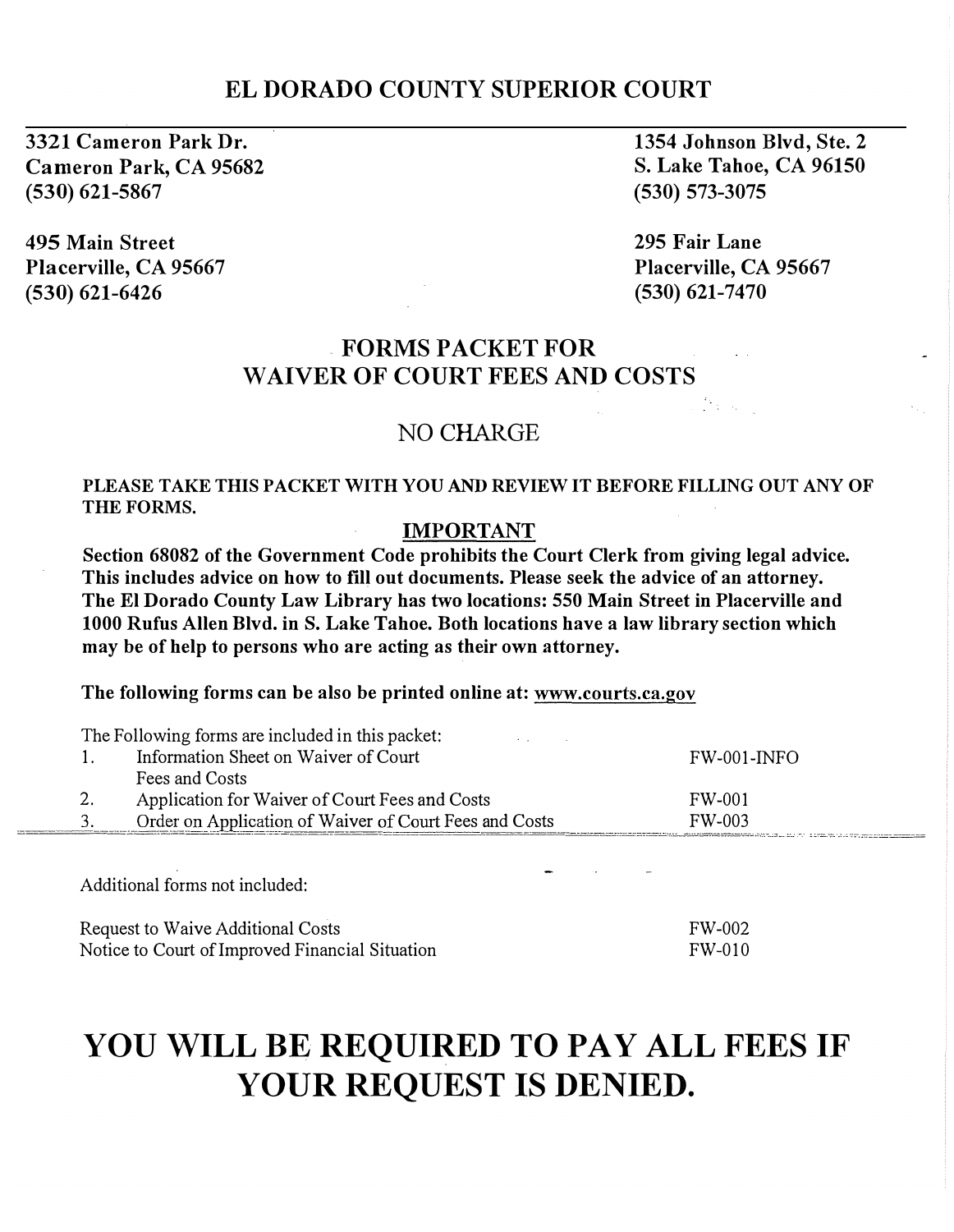## INFORMATION SHEET ON WAIVER OF SUPERIOR COURT FEES AND COSTS

If you have been sued or if you wish to sue someone, if you are filing or have received a family law petition, or if you are asking the court to appoint a guardian for a minor or a conservator for an adult or are an appointed guardian or conservator, and if you (or your ward or conservatee) cannot afford to pay court fees and costs, you may not have to pay them in order to go to court. If you (or your ward or conservatee) are getting public benefits, are a low-income person, or do not have enough income to pay for your (or his or her) household's basic needs *and* your court fees, you may ask the court to waive all or part of those fees.

- 1. To make a request to the court to waive your fees in superior court, complete the Request to Waive Court Fees (form FW-001) or, if you are petitioning for the appointment of a guardian or conservator or are an appointed guardian or conservator, complete the Request to Waive Court Fees (Ward or Conservatee) (form FW-001-GC). If you qualify, the court will waive all or part of its fees for the following:
	- Filing papers in superior court (other than for an appeal in a case with a value of over \$25,000)
	-
	- Making and certifying copies Giving notice and certificates
	- Sheriff's fee to give notice Sending papers to another court department
	- Court fee for telephone hearing
	- Reporter's fee for attendance at hearing or trial, if the court is not electronically recording the proceeding and you request that the court provide an official reporter
	- Assessment for court investigations under Probate Code section 1513, 1826, or 1851
	- Preparing, certifying, copying, and sending the clerk's transcript on appeal
	- Holding in trust the deposit for a reporter's transcript on appeal under rule 8.833 or 8.834
	- Making a transcript or copy of an official electronic recording under rule 8.835
- 2. You may ask the court to waive other court fees during your case in superior coutt as well. To do that, complete a Request to Waive Additional Court Fees (Superior Court) (form FW-002) or Request to Waive Additional Court Fees (Superior Court) (Ward or Conservatee) (form FW-002-GC). The court will consider waiving fees for items such as the following, or other court services you need for your case:
	-
	-
	- Jury fees and expenses Fees for a peace officer to testify in court
	- Fees for court-appointed experts Court-appointed interpreter fees for a witness
	- Other necessary court fees
- 3. If you want the Appellate Division of the Superior Court or the Court of Appeal to review an order or judgment against you and you want the court fees waived, ask for and follow the instructions on Information Sheet on Waiver of Appellate Court Fees (Supreme Court, Court of Appeal, Appellate Division) (form APP-015/FW-015-INFO).

#### IMPORTANT INFORMATION!

• You are signing your request under penalty of perjury. Answer truthfully, accurately, and completely.

• The court may ask you for information and evidence. You may be ordered to go to court to answer questions about your ability, or the ability of your ward or conservatee, to pay court fees and costs and to provide proof of eligibility. Any initial fee waiver you or your ward or conservatee are granted may be ended if you do not go to coutt when asked. You or your ward's or conservatee's estate may be ordered to repay amounts that were waived if the court finds you were not eligible for the fee waiver.

• Public benefits programs listed on the application form. In item 5 on the Request to Waive Court Fees (item 8 of the Request to Waive Court Fees (Ward or Conservatee)), there is a list of programs from which you (or your ward or conservatee) may be receiving benefits, listed by the abbreviations they are commonly known by. The full names of those programs can be found in Government Code section 68632(a), and are also listed here:

- Medi-Cal
- Food Stamps-California Food Assistance Program, CalFresh Program, or SNAP
- SSP-State Supplemental Payment
- Supp. Sec. Inc.—Supplemental Security Income (not Social Security)
- County Relief/Gen. Assist. -County Relief, General Relief (GR), or General Assistance (GA)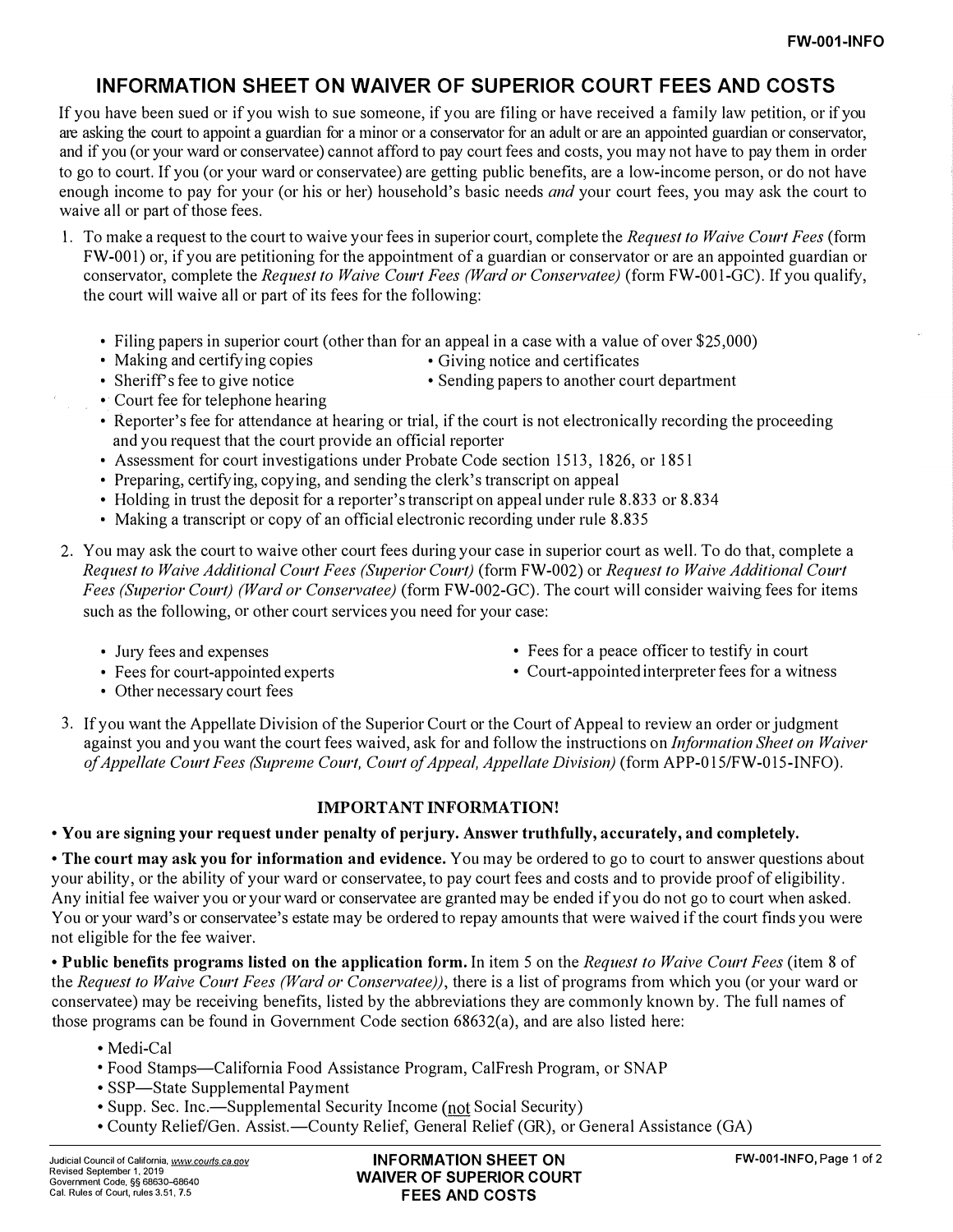- IHSS—In-Home Supportive Services
- CalWORKs—California Work Opportunity and Responsibility to Kids Act
- Tribal TANF-Tribal Temporary Assistance for Needy Families
- CAPI-Cash Assistance Program for Aged, Blind, or Disabled Legal Immigrants

• If you receive a fee waiver, you must tell the court if there is a change in your finances, or the finances of your ward or conservatee. You must tell the court within five days if those finances improve or if you, or your ward or conservatee, become able to pay court fees or costs during this case. (File Notice to Court of Improved Financial Situation or Settlement (form FW-010) or Notice to Court of Improved Financial Situation or Settlement (Ward or Conservatee) (form FW-010-GC) with the court.) You may be ordered to repay any amounts that were waived after your eligibility, or the eligibility of your ward or conservatee, came to an end.

• If you receive a judgment or support order in a family law matter: You may be ordered to pay all or part of your waived fees and costs if the court finds your circumstances have changed so that you can afford to pay. You will have the oppotiunity to ask the court for a hearing if the court makes such a decision.

• If you win your case in the trial court: In most circumstances the other side will be ordered to pay your waived fees and costs to the court. The court will not enter a satisfaction of judgment until the court is paid. (This does not apply in unlawful detainer cases. Special rules apply in family law cases and in guardianships and conservatorships. (Gov. Code,  $\S$  68637(d), (e); Cal. Rules of Court, rule 7.5.).

• If you settle your civil case for \$10,000 or more: Any trial court-waived fees and costs must first be paid to the court out of the settlement. The court will have a lien on the settlement in the amount of the waived fees and costs. The court may refuse to dismiss the case until the lien is satisfied. A request to dismiss the case (use form  $\text{CIV-110}$ ) must have a declaration under penalty of perjury that the waived fees and costs have been paid. Special rules apply to family law cases.

• The court can collect fees and costs due the court. If waived fees and costs are ordered paid to the trial court, or if you fail to make the payments over time, the court can start collection proceedings and add a \$25 fee plus any additional costs of collection to the other fees and costs owed to the court.

• The fee waiver ends. The fee waiver expires 60 days after the judgment, dismissal, or other final disposition of the case or earlier if a court finds that you or your ward or conservatee are not eligible for a fee waiver. If the case is a guardianship or conservatorship proceeding, see California Rules of Court, rule 7 .5(k) for information on the final disposition of that matter.

• If you are in jail or state prison: Prisoners may be required to pay the full cost of the filing fee in the trial court but may be allowed to do so over time. See Government Code section 68635.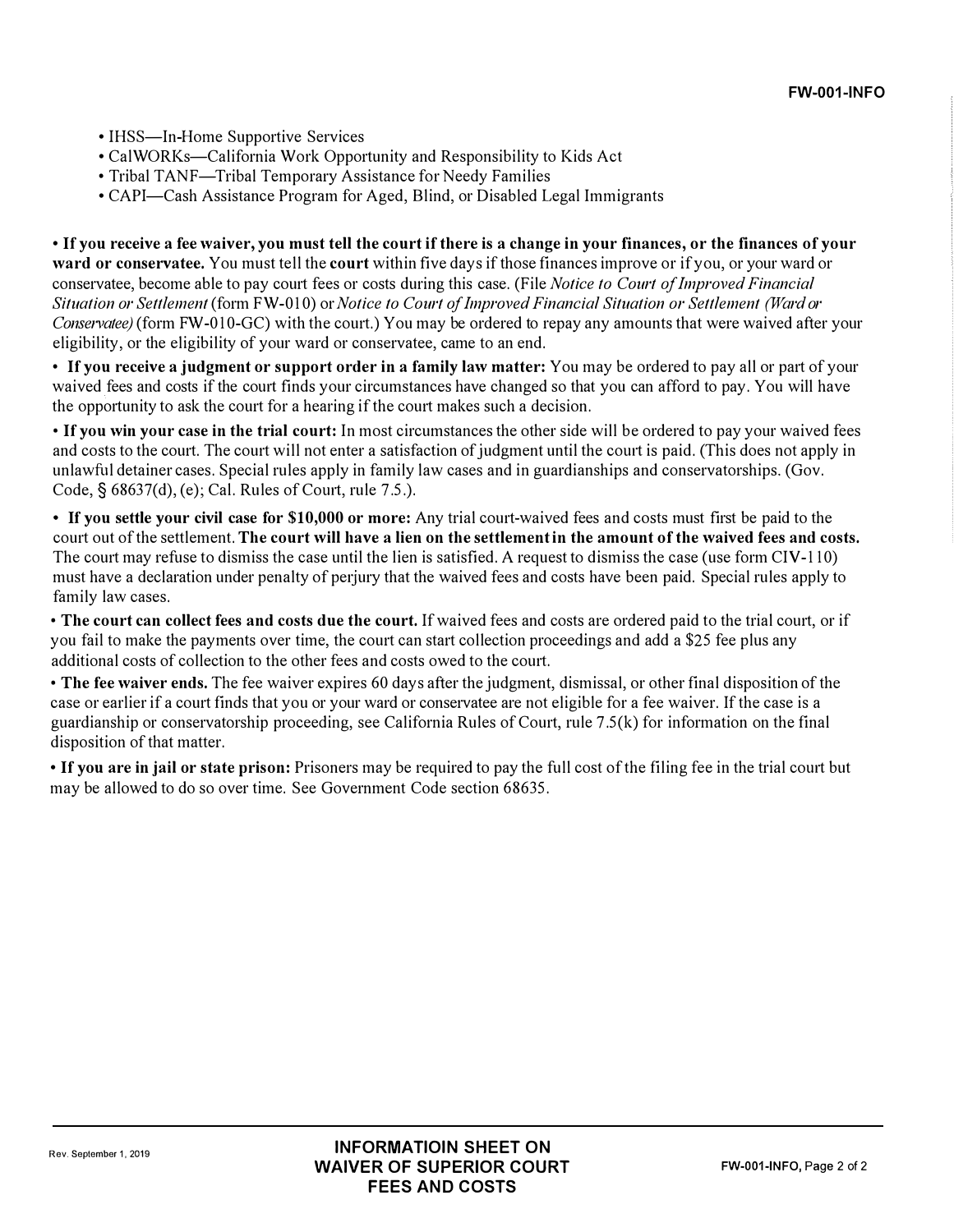| <b>FW-001</b><br><b>Request to Waive Court Fees</b><br><b>CONFIDENTIAL</b><br>Clerk stamps date here when form is filed.<br>If you are getting public benefits, are a low-income person, or do not have<br>enough income to pay for your household's basic needs and your court fees, you<br>may use this form to ask the court to waive your court fees. The court may order<br>you to answer questions about your finances. If the court waives the fees, you<br>may still have to pay later if:<br>• You cannot give the court proof of your eligibility,<br>Fill in court name and street address:<br>• Your financial situation improves during this case, or<br>Superior Court of California, County of<br>• You settle your civil case for \$10,000 or more. The trial court that waives<br><b>Superior Court</b><br>your fees will have a lien on any such settlement in the amount of the<br><b>County of El Dorado</b><br>waived fees and costs. The court may also charge you any collection costs.<br>3321 Cameron Park Dr.<br>Your Information (person asking the court to waive the fees):<br>(1)<br>Cameron Park, CA 95682<br>Name:<br>Fill in case number and name:<br>Case Number:<br>$\mathbf{2}$<br><b>Case Name:</b><br>Employer's address:<br>Your Lawyer, if you have one (name, firm or affiliation, address, phone number, and State Bar number):<br>$3^{\circ}$<br>a. The lawyer has agreed to advance all or a portion of your fees or costs <i>(check one)</i> : Yes $\Box$<br>No $\Box$<br>b. (If yes, your lawyer must sign here) Lawyer's signature:<br>If your lawyer is not providing legal-aid type services based on your low income, you may have to go to a<br>hearing to explain why you are asking the court to waive the fees.<br>What court's fees or costs are you asking to be waived?<br>$\overline{\mathbf{4}}$<br>□ Superior Court (See <i>Information Sheet on Waiver of Superior Court Fees and Costs</i> (form FW-001-INFO).)<br>$\Box$ Supreme Court, Court of Appeal, or Appellate Division of Superior Court (See Information Sheet on Waiver<br>of Appellate Court Fees (form APP-015/FW-015-INFO).)<br>Why are you asking the court to waive your court fees?<br>$\left( 5\right)$<br>a. $\Box$ I receive (check all that apply; see form FW-001-INFO for definitions): $\Box$ Food Stamps $\Box$ Supp. Sec. Inc.<br>SSP □ Medi-Cal □ County Relief/Gen. Assist. □ IHSS □ CalWORKS or Tribal TANF □ CAPI<br>b. $\Box$ My gross monthly household income (before deductions for taxes) is less than the amount listed below. (If<br>you check 5b, you must fill out 7, 8, and 9 on page 2 of this form.)<br>Family Income<br><b>Family Income</b><br><b>Family Size</b><br><b>Family Size</b><br><b>Family Size</b><br><b>Family Income</b><br>If more than 6 people<br>3<br>$\mathbf{1}$<br>5<br>at home, add $$460.42$<br>\$1,301.05<br>\$2,221.88<br>\$3,142.71<br>for each extra person.<br>\$3,603.13<br>2<br>\$1,761.46<br>\$2,682.30<br>6<br>4<br>I do not have enough income to pay for my household's basic needs and the court fees. I ask the court to:<br>$\mathbf{c}$ .<br>(check one and you <b>must</b> fill out page $2$ ):<br>waive some of the court fees<br>waive all court fees and costs<br>let me make payments over time<br>Check here if you asked the court to waive your court fees for this case in the last six months.<br>$6^{\circ}$<br>(If your previous request is reasonably available, please attach it to this form and check here:) $\Box$<br>I declare under penalty of perjury under the laws of the State of California that the information I have provided<br>on this form and all attachments is true and correct.<br>Date:<br>Print your name here |           |  |
|---------------------------------------------------------------------------------------------------------------------------------------------------------------------------------------------------------------------------------------------------------------------------------------------------------------------------------------------------------------------------------------------------------------------------------------------------------------------------------------------------------------------------------------------------------------------------------------------------------------------------------------------------------------------------------------------------------------------------------------------------------------------------------------------------------------------------------------------------------------------------------------------------------------------------------------------------------------------------------------------------------------------------------------------------------------------------------------------------------------------------------------------------------------------------------------------------------------------------------------------------------------------------------------------------------------------------------------------------------------------------------------------------------------------------------------------------------------------------------------------------------------------------------------------------------------------------------------------------------------------------------------------------------------------------------------------------------------------------------------------------------------------------------------------------------------------------------------------------------------------------------------------------------------------------------------------------------------------------------------------------------------------------------------------------------------------------------------------------------------------------------------------------------------------------------------------------------------------------------------------------------------------------------------------------------------------------------------------------------------------------------------------------------------------------------------------------------------------------------------------------------------------------------------------------------------------------------------------------------------------------------------------------------------------------------------------------------------------------------------------------------------------------------------------------------------------------------------------------------------------------------------------------------------------------------------------------------------------------------------------------------------------------------------------------------------------------------------------------------------------------------------------------------------------------------------------------------------------------------------------------------------------------------------------------------------------------------------------------------------------------------------------------------------------------------------------------------------------------------------------------------------------------------------------------------------------------------------------------------------------------------------------------------------------------------------------------------------------------------------------------|-----------|--|
|                                                                                                                                                                                                                                                                                                                                                                                                                                                                                                                                                                                                                                                                                                                                                                                                                                                                                                                                                                                                                                                                                                                                                                                                                                                                                                                                                                                                                                                                                                                                                                                                                                                                                                                                                                                                                                                                                                                                                                                                                                                                                                                                                                                                                                                                                                                                                                                                                                                                                                                                                                                                                                                                                                                                                                                                                                                                                                                                                                                                                                                                                                                                                                                                                                                                                                                                                                                                                                                                                                                                                                                                                                                                                                                                                   |           |  |
|                                                                                                                                                                                                                                                                                                                                                                                                                                                                                                                                                                                                                                                                                                                                                                                                                                                                                                                                                                                                                                                                                                                                                                                                                                                                                                                                                                                                                                                                                                                                                                                                                                                                                                                                                                                                                                                                                                                                                                                                                                                                                                                                                                                                                                                                                                                                                                                                                                                                                                                                                                                                                                                                                                                                                                                                                                                                                                                                                                                                                                                                                                                                                                                                                                                                                                                                                                                                                                                                                                                                                                                                                                                                                                                                                   |           |  |
|                                                                                                                                                                                                                                                                                                                                                                                                                                                                                                                                                                                                                                                                                                                                                                                                                                                                                                                                                                                                                                                                                                                                                                                                                                                                                                                                                                                                                                                                                                                                                                                                                                                                                                                                                                                                                                                                                                                                                                                                                                                                                                                                                                                                                                                                                                                                                                                                                                                                                                                                                                                                                                                                                                                                                                                                                                                                                                                                                                                                                                                                                                                                                                                                                                                                                                                                                                                                                                                                                                                                                                                                                                                                                                                                                   |           |  |
|                                                                                                                                                                                                                                                                                                                                                                                                                                                                                                                                                                                                                                                                                                                                                                                                                                                                                                                                                                                                                                                                                                                                                                                                                                                                                                                                                                                                                                                                                                                                                                                                                                                                                                                                                                                                                                                                                                                                                                                                                                                                                                                                                                                                                                                                                                                                                                                                                                                                                                                                                                                                                                                                                                                                                                                                                                                                                                                                                                                                                                                                                                                                                                                                                                                                                                                                                                                                                                                                                                                                                                                                                                                                                                                                                   |           |  |
|                                                                                                                                                                                                                                                                                                                                                                                                                                                                                                                                                                                                                                                                                                                                                                                                                                                                                                                                                                                                                                                                                                                                                                                                                                                                                                                                                                                                                                                                                                                                                                                                                                                                                                                                                                                                                                                                                                                                                                                                                                                                                                                                                                                                                                                                                                                                                                                                                                                                                                                                                                                                                                                                                                                                                                                                                                                                                                                                                                                                                                                                                                                                                                                                                                                                                                                                                                                                                                                                                                                                                                                                                                                                                                                                                   |           |  |
|                                                                                                                                                                                                                                                                                                                                                                                                                                                                                                                                                                                                                                                                                                                                                                                                                                                                                                                                                                                                                                                                                                                                                                                                                                                                                                                                                                                                                                                                                                                                                                                                                                                                                                                                                                                                                                                                                                                                                                                                                                                                                                                                                                                                                                                                                                                                                                                                                                                                                                                                                                                                                                                                                                                                                                                                                                                                                                                                                                                                                                                                                                                                                                                                                                                                                                                                                                                                                                                                                                                                                                                                                                                                                                                                                   |           |  |
|                                                                                                                                                                                                                                                                                                                                                                                                                                                                                                                                                                                                                                                                                                                                                                                                                                                                                                                                                                                                                                                                                                                                                                                                                                                                                                                                                                                                                                                                                                                                                                                                                                                                                                                                                                                                                                                                                                                                                                                                                                                                                                                                                                                                                                                                                                                                                                                                                                                                                                                                                                                                                                                                                                                                                                                                                                                                                                                                                                                                                                                                                                                                                                                                                                                                                                                                                                                                                                                                                                                                                                                                                                                                                                                                                   |           |  |
|                                                                                                                                                                                                                                                                                                                                                                                                                                                                                                                                                                                                                                                                                                                                                                                                                                                                                                                                                                                                                                                                                                                                                                                                                                                                                                                                                                                                                                                                                                                                                                                                                                                                                                                                                                                                                                                                                                                                                                                                                                                                                                                                                                                                                                                                                                                                                                                                                                                                                                                                                                                                                                                                                                                                                                                                                                                                                                                                                                                                                                                                                                                                                                                                                                                                                                                                                                                                                                                                                                                                                                                                                                                                                                                                                   |           |  |
|                                                                                                                                                                                                                                                                                                                                                                                                                                                                                                                                                                                                                                                                                                                                                                                                                                                                                                                                                                                                                                                                                                                                                                                                                                                                                                                                                                                                                                                                                                                                                                                                                                                                                                                                                                                                                                                                                                                                                                                                                                                                                                                                                                                                                                                                                                                                                                                                                                                                                                                                                                                                                                                                                                                                                                                                                                                                                                                                                                                                                                                                                                                                                                                                                                                                                                                                                                                                                                                                                                                                                                                                                                                                                                                                                   |           |  |
|                                                                                                                                                                                                                                                                                                                                                                                                                                                                                                                                                                                                                                                                                                                                                                                                                                                                                                                                                                                                                                                                                                                                                                                                                                                                                                                                                                                                                                                                                                                                                                                                                                                                                                                                                                                                                                                                                                                                                                                                                                                                                                                                                                                                                                                                                                                                                                                                                                                                                                                                                                                                                                                                                                                                                                                                                                                                                                                                                                                                                                                                                                                                                                                                                                                                                                                                                                                                                                                                                                                                                                                                                                                                                                                                                   |           |  |
|                                                                                                                                                                                                                                                                                                                                                                                                                                                                                                                                                                                                                                                                                                                                                                                                                                                                                                                                                                                                                                                                                                                                                                                                                                                                                                                                                                                                                                                                                                                                                                                                                                                                                                                                                                                                                                                                                                                                                                                                                                                                                                                                                                                                                                                                                                                                                                                                                                                                                                                                                                                                                                                                                                                                                                                                                                                                                                                                                                                                                                                                                                                                                                                                                                                                                                                                                                                                                                                                                                                                                                                                                                                                                                                                                   |           |  |
|                                                                                                                                                                                                                                                                                                                                                                                                                                                                                                                                                                                                                                                                                                                                                                                                                                                                                                                                                                                                                                                                                                                                                                                                                                                                                                                                                                                                                                                                                                                                                                                                                                                                                                                                                                                                                                                                                                                                                                                                                                                                                                                                                                                                                                                                                                                                                                                                                                                                                                                                                                                                                                                                                                                                                                                                                                                                                                                                                                                                                                                                                                                                                                                                                                                                                                                                                                                                                                                                                                                                                                                                                                                                                                                                                   |           |  |
|                                                                                                                                                                                                                                                                                                                                                                                                                                                                                                                                                                                                                                                                                                                                                                                                                                                                                                                                                                                                                                                                                                                                                                                                                                                                                                                                                                                                                                                                                                                                                                                                                                                                                                                                                                                                                                                                                                                                                                                                                                                                                                                                                                                                                                                                                                                                                                                                                                                                                                                                                                                                                                                                                                                                                                                                                                                                                                                                                                                                                                                                                                                                                                                                                                                                                                                                                                                                                                                                                                                                                                                                                                                                                                                                                   |           |  |
|                                                                                                                                                                                                                                                                                                                                                                                                                                                                                                                                                                                                                                                                                                                                                                                                                                                                                                                                                                                                                                                                                                                                                                                                                                                                                                                                                                                                                                                                                                                                                                                                                                                                                                                                                                                                                                                                                                                                                                                                                                                                                                                                                                                                                                                                                                                                                                                                                                                                                                                                                                                                                                                                                                                                                                                                                                                                                                                                                                                                                                                                                                                                                                                                                                                                                                                                                                                                                                                                                                                                                                                                                                                                                                                                                   |           |  |
|                                                                                                                                                                                                                                                                                                                                                                                                                                                                                                                                                                                                                                                                                                                                                                                                                                                                                                                                                                                                                                                                                                                                                                                                                                                                                                                                                                                                                                                                                                                                                                                                                                                                                                                                                                                                                                                                                                                                                                                                                                                                                                                                                                                                                                                                                                                                                                                                                                                                                                                                                                                                                                                                                                                                                                                                                                                                                                                                                                                                                                                                                                                                                                                                                                                                                                                                                                                                                                                                                                                                                                                                                                                                                                                                                   |           |  |
|                                                                                                                                                                                                                                                                                                                                                                                                                                                                                                                                                                                                                                                                                                                                                                                                                                                                                                                                                                                                                                                                                                                                                                                                                                                                                                                                                                                                                                                                                                                                                                                                                                                                                                                                                                                                                                                                                                                                                                                                                                                                                                                                                                                                                                                                                                                                                                                                                                                                                                                                                                                                                                                                                                                                                                                                                                                                                                                                                                                                                                                                                                                                                                                                                                                                                                                                                                                                                                                                                                                                                                                                                                                                                                                                                   |           |  |
|                                                                                                                                                                                                                                                                                                                                                                                                                                                                                                                                                                                                                                                                                                                                                                                                                                                                                                                                                                                                                                                                                                                                                                                                                                                                                                                                                                                                                                                                                                                                                                                                                                                                                                                                                                                                                                                                                                                                                                                                                                                                                                                                                                                                                                                                                                                                                                                                                                                                                                                                                                                                                                                                                                                                                                                                                                                                                                                                                                                                                                                                                                                                                                                                                                                                                                                                                                                                                                                                                                                                                                                                                                                                                                                                                   |           |  |
|                                                                                                                                                                                                                                                                                                                                                                                                                                                                                                                                                                                                                                                                                                                                                                                                                                                                                                                                                                                                                                                                                                                                                                                                                                                                                                                                                                                                                                                                                                                                                                                                                                                                                                                                                                                                                                                                                                                                                                                                                                                                                                                                                                                                                                                                                                                                                                                                                                                                                                                                                                                                                                                                                                                                                                                                                                                                                                                                                                                                                                                                                                                                                                                                                                                                                                                                                                                                                                                                                                                                                                                                                                                                                                                                                   |           |  |
|                                                                                                                                                                                                                                                                                                                                                                                                                                                                                                                                                                                                                                                                                                                                                                                                                                                                                                                                                                                                                                                                                                                                                                                                                                                                                                                                                                                                                                                                                                                                                                                                                                                                                                                                                                                                                                                                                                                                                                                                                                                                                                                                                                                                                                                                                                                                                                                                                                                                                                                                                                                                                                                                                                                                                                                                                                                                                                                                                                                                                                                                                                                                                                                                                                                                                                                                                                                                                                                                                                                                                                                                                                                                                                                                                   |           |  |
|                                                                                                                                                                                                                                                                                                                                                                                                                                                                                                                                                                                                                                                                                                                                                                                                                                                                                                                                                                                                                                                                                                                                                                                                                                                                                                                                                                                                                                                                                                                                                                                                                                                                                                                                                                                                                                                                                                                                                                                                                                                                                                                                                                                                                                                                                                                                                                                                                                                                                                                                                                                                                                                                                                                                                                                                                                                                                                                                                                                                                                                                                                                                                                                                                                                                                                                                                                                                                                                                                                                                                                                                                                                                                                                                                   |           |  |
|                                                                                                                                                                                                                                                                                                                                                                                                                                                                                                                                                                                                                                                                                                                                                                                                                                                                                                                                                                                                                                                                                                                                                                                                                                                                                                                                                                                                                                                                                                                                                                                                                                                                                                                                                                                                                                                                                                                                                                                                                                                                                                                                                                                                                                                                                                                                                                                                                                                                                                                                                                                                                                                                                                                                                                                                                                                                                                                                                                                                                                                                                                                                                                                                                                                                                                                                                                                                                                                                                                                                                                                                                                                                                                                                                   |           |  |
|                                                                                                                                                                                                                                                                                                                                                                                                                                                                                                                                                                                                                                                                                                                                                                                                                                                                                                                                                                                                                                                                                                                                                                                                                                                                                                                                                                                                                                                                                                                                                                                                                                                                                                                                                                                                                                                                                                                                                                                                                                                                                                                                                                                                                                                                                                                                                                                                                                                                                                                                                                                                                                                                                                                                                                                                                                                                                                                                                                                                                                                                                                                                                                                                                                                                                                                                                                                                                                                                                                                                                                                                                                                                                                                                                   |           |  |
|                                                                                                                                                                                                                                                                                                                                                                                                                                                                                                                                                                                                                                                                                                                                                                                                                                                                                                                                                                                                                                                                                                                                                                                                                                                                                                                                                                                                                                                                                                                                                                                                                                                                                                                                                                                                                                                                                                                                                                                                                                                                                                                                                                                                                                                                                                                                                                                                                                                                                                                                                                                                                                                                                                                                                                                                                                                                                                                                                                                                                                                                                                                                                                                                                                                                                                                                                                                                                                                                                                                                                                                                                                                                                                                                                   |           |  |
|                                                                                                                                                                                                                                                                                                                                                                                                                                                                                                                                                                                                                                                                                                                                                                                                                                                                                                                                                                                                                                                                                                                                                                                                                                                                                                                                                                                                                                                                                                                                                                                                                                                                                                                                                                                                                                                                                                                                                                                                                                                                                                                                                                                                                                                                                                                                                                                                                                                                                                                                                                                                                                                                                                                                                                                                                                                                                                                                                                                                                                                                                                                                                                                                                                                                                                                                                                                                                                                                                                                                                                                                                                                                                                                                                   | Sign here |  |
| Judicial Council of California, www.courts.ca.gov<br><b>Request to Waive Court Fees</b><br><b>FW-001, Page 1 of 2</b><br>Revised March 15, 2019, Mandatory Form<br>Government Code, § 68633                                                                                                                                                                                                                                                                                                                                                                                                                                                                                                                                                                                                                                                                                                                                                                                                                                                                                                                                                                                                                                                                                                                                                                                                                                                                                                                                                                                                                                                                                                                                                                                                                                                                                                                                                                                                                                                                                                                                                                                                                                                                                                                                                                                                                                                                                                                                                                                                                                                                                                                                                                                                                                                                                                                                                                                                                                                                                                                                                                                                                                                                                                                                                                                                                                                                                                                                                                                                                                                                                                                                                       |           |  |

Government Code, § 68633 Cal. Rules of Court, rules 3.51, 8.26, and 8.818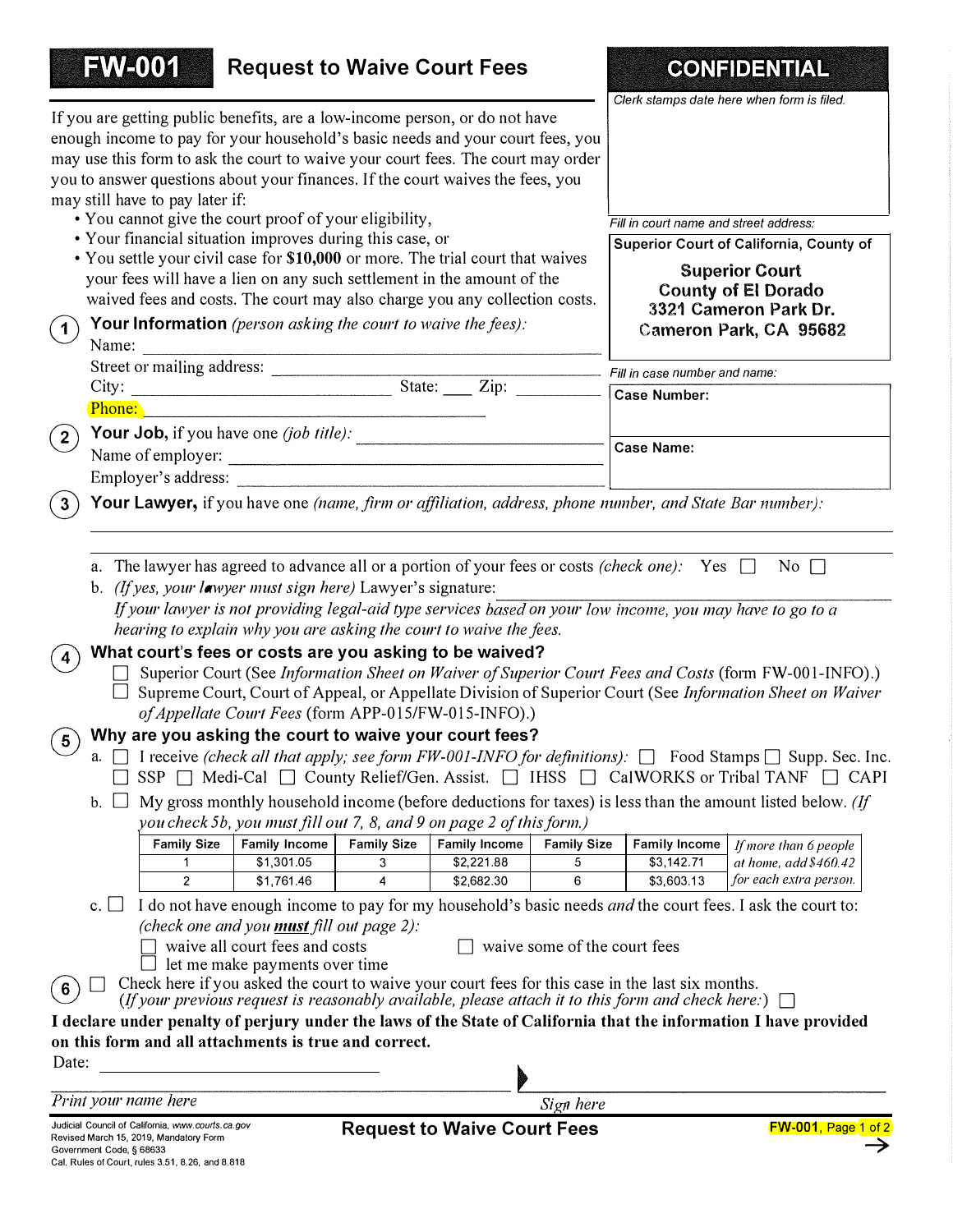If you checked 5a on page 1, do not fill out below. If you checked 5b, fill out questions 7, 8, and 9 only. If you checked 5c, you must fill out this entire page. If you need more space, attach form MC-025 or attach a sheet of paper and write Financial Information and your name and case number at the top.

|   | Your name:                                                                                                                                                                                                                                                                                                                                                                                                                                                                                |                         |                      |  |
|---|-------------------------------------------------------------------------------------------------------------------------------------------------------------------------------------------------------------------------------------------------------------------------------------------------------------------------------------------------------------------------------------------------------------------------------------------------------------------------------------------|-------------------------|----------------------|--|
|   | If you checked 5a on page 1, do not fill out below. If you che<br>If you checked 5c, you must fill out this entire page. If you r<br>sheet of paper and write Financial Information and your nan                                                                                                                                                                                                                                                                                          |                         |                      |  |
| 7 | Check here if your income changes a lot from month to month.<br>If it does, complete the form based on your average income for<br>the past 12 months.                                                                                                                                                                                                                                                                                                                                     |                         |                      |  |
| 8 | <b>Your Gross Monthly Income</b><br>a. List the source and amount of any income you get each month,<br>including: wages or other income from work before deductions,<br>spousal/child support, retirement, social security, disability,<br>unemployment, military basic allowance for quarters (BAQ),<br>veterans payments, dividends, interest, trust income, annuities,<br>net business or rental income, reimbursement for job-related<br>expenses, gambling or lottery winnings, etc. |                         |                      |  |
|   | $(1)$ $\frac{1}{2}$                                                                                                                                                                                                                                                                                                                                                                                                                                                                       |                         |                      |  |
|   |                                                                                                                                                                                                                                                                                                                                                                                                                                                                                           |                         |                      |  |
|   | $\sim$ \$                                                                                                                                                                                                                                                                                                                                                                                                                                                                                 |                         |                      |  |
|   |                                                                                                                                                                                                                                                                                                                                                                                                                                                                                           |                         |                      |  |
|   | b. Your total monthly income:                                                                                                                                                                                                                                                                                                                                                                                                                                                             |                         | $\sim$               |  |
| 9 | <b>Household Income</b>                                                                                                                                                                                                                                                                                                                                                                                                                                                                   |                         |                      |  |
|   | a. List the income of all other persons living in your home who<br>depend in whole or in part on you for support, or on whom you<br>depend in whole or in part for support.                                                                                                                                                                                                                                                                                                               |                         |                      |  |
|   | Name                                                                                                                                                                                                                                                                                                                                                                                                                                                                                      | Age Relationship Income | <b>Gross Monthly</b> |  |
|   |                                                                                                                                                                                                                                                                                                                                                                                                                                                                                           |                         |                      |  |
|   | $(2)$ $\overline{\phantom{a}}$ $\overline{\phantom{a}}$ $\overline{\phantom{a}}$ $\overline{\phantom{a}}$ $\overline{\phantom{a}}$ $\overline{\phantom{a}}$ $\overline{\phantom{a}}$ $\overline{\phantom{a}}$ $\overline{\phantom{a}}$ $\overline{\phantom{a}}$ $\overline{\phantom{a}}$ $\overline{\phantom{a}}$ $\overline{\phantom{a}}$ $\overline{\phantom{a}}$ $\overline{\phantom{a}}$ $\overline{\phantom{a}}$ $\overline{\phantom{a}}$ $\overline{\phantom{a}}$                   |                         |                      |  |
|   | $(3)$ $$$                                                                                                                                                                                                                                                                                                                                                                                                                                                                                 |                         |                      |  |
|   | $(4)$ $\overline{\hspace{2cm}}$ $\overline{\hspace{2cm}}$ $\overline{\hspace{2cm}}$ $\overline{\hspace{2cm}}$ $\overline{\hspace{2cm}}$ $\overline{\hspace{2cm}}$ $\overline{\hspace{2cm}}$ $\overline{\hspace{2cm}}$ $\overline{\hspace{2cm}}$ $\overline{\hspace{2cm}}$ $\overline{\hspace{2cm}}$ $\overline{\hspace{2cm}}$ $\overline{\hspace{2cm}}$ $\overline{\hspace{2cm}}$ $\overline{\hspace{2cm}}$ $\overline{\hspace{2cm}}$ $\overline{\hspace$                                 |                         |                      |  |
|   | $\mathbf{r}$ , and the contract of the contract of the contract of the contract of the contract of the contract of the contract of the contract of the contract of the contract of the contract of the contract of the contract o                                                                                                                                                                                                                                                         |                         |                      |  |

b. Total monthly income of persons above:

Total monthly income and

household income (8b plus 9b): \$

To list any other facts you want the court to know, such as unusual medical expenses, etc., attach form MC-025 or attach a sheet of paper and write Financial Information and your name and case number at the top.

Check here if you attach another page.  $\Box$ 

Important! If your financial situation or ability to pay court fees improves, you must notify the court within five days on form FW-010.

## (10) Your Money and Property

|    |             | <b>Case Number:</b>                                                                                                              |                      |                           |
|----|-------------|----------------------------------------------------------------------------------------------------------------------------------|----------------------|---------------------------|
|    |             | cked 5b, fill out questions 7, 8, and 9 only.<br>eed more space, attach form MC-025 or attach a<br>e and case number at the top. |                      |                           |
|    |             | <b>Your Money and Property</b>                                                                                                   |                      |                           |
| а. | Cash        |                                                                                                                                  |                      | \$                        |
|    |             | b. All financial accounts (List bank name and amount):                                                                           |                      |                           |
|    | (1)         |                                                                                                                                  |                      | $\frac{1}{2}$             |
|    | (2)         | <u> 1989 - Johann Stein, fransk politik (</u>                                                                                    |                      | $\frac{1}{2}$             |
|    | (3)         |                                                                                                                                  |                      |                           |
| C. |             | Cars, boats, and other vehicles                                                                                                  |                      |                           |
|    |             | Make / Year                                                                                                                      | Fair Market<br>Value | How Much You<br>Still Owe |
|    | (1)         | and the control of the control of the control of the control of the control of the control of the control of the                 | \$                   | \$                        |
|    | (2)         | the control of the control of the control of the                                                                                 | \$                   | $\frac{1}{2}$<br>\$.      |
|    | (3)         |                                                                                                                                  | \$                   |                           |
| d. | Real estate |                                                                                                                                  | Fair Market          | How Much You              |
|    | (1)         | Address                                                                                                                          | Value                | Still Owe                 |
|    | (2)         |                                                                                                                                  | \$<br>$\frac{1}{2}$  | $\frac{1}{2}$             |
|    |             |                                                                                                                                  |                      | s                         |
|    |             | e. Other personal property (jewelry, furniture, furs,                                                                            |                      |                           |
|    |             | stocks, bonds, etc.):                                                                                                            | Fair Market          | How Much You              |
|    |             | Describe                                                                                                                         | Value                | Still Owe                 |
|    | (1)         |                                                                                                                                  | \$                   | ፍ                         |

|     | iuuno, buriuo, <del>c</del> iu. <i>j</i> . | <b>Fair Market</b> | How Much You |
|-----|--------------------------------------------|--------------------|--------------|
|     | Describe                                   | Value              | Still Owe    |
| (1) |                                            |                    |              |
| (2) |                                            |                    |              |

#### $\mathcal{A}$  Your Monthly Deductions and Expenses

a. List any payroll deductions and the monthly amount below:

| (1)                                                                                                                                                                                                                                         | \$                       |
|---------------------------------------------------------------------------------------------------------------------------------------------------------------------------------------------------------------------------------------------|--------------------------|
| (2)                                                                                                                                                                                                                                         | $\frac{1}{2}$            |
| (3)                                                                                                                                                                                                                                         | $\frac{1}{2}$            |
| (4)<br>이 사이트 지역 사이트 시스템 프로그램을 제공하여 있습니다.<br>이 사이트 시스템 프로그램을 제공하여 있습니다.<br>- 이 사이트 시스템 프로그램을 제공하여 있습니다.                                                                                                                                      | \$                       |
| Rent or house payment & maintenance<br>b.                                                                                                                                                                                                   | $\frac{1}{2}$            |
| Food and household supplies<br>C.                                                                                                                                                                                                           | $\frac{1}{2}$            |
| Utilities and telephone<br>d.                                                                                                                                                                                                               |                          |
| Clothing<br>e.                                                                                                                                                                                                                              | $\frac{1}{\sqrt{2}}$     |
| f.<br>Laundry and cleaning                                                                                                                                                                                                                  | $\frac{1}{2}$            |
| Medical and dental expenses<br>g.                                                                                                                                                                                                           | $\frac{1}{2}$            |
| Insurance (life, health, accident, etc.)<br>h.                                                                                                                                                                                              | $\frac{1}{2}$            |
| i.<br>School, child care                                                                                                                                                                                                                    | $\frac{1}{2}$            |
| Child, spousal support (another marriage)<br>j.                                                                                                                                                                                             | $\frac{1}{2}$            |
| Transportation, gas, auto repair and insurance<br>k.                                                                                                                                                                                        | $\frac{1}{2}$            |
| I.<br>Installment payments (list each below):<br>Paid to:                                                                                                                                                                                   |                          |
| (1)                                                                                                                                                                                                                                         | $\frac{1}{2}$            |
| (2)                                                                                                                                                                                                                                         | $\frac{1}{2}$            |
| (3)                                                                                                                                                                                                                                         | $\frac{1}{2}$            |
| m. Wages/earnings withheld by court order                                                                                                                                                                                                   | \$                       |
| n. Any other monthly expenses (list each below).                                                                                                                                                                                            |                          |
| Paid to:                                                                                                                                                                                                                                    | How Much?                |
| (1)                                                                                                                                                                                                                                         | \$                       |
| (2)<br><u> 1980 - Johann Johann Johann Johann Johann Johann Johann Johann Johann Johann Johann Johann Johann Johann Johann Johann Johann Johann Johann Johann Johann Johann Johann Johann Johann Johann Johann Johann Johann Johann Joh</u> | $\frac{1}{2}$            |
|                                                                                                                                                                                                                                             | \$                       |
| (3)                                                                                                                                                                                                                                         | <b>Contract Contract</b> |
| Total monthly expenses (add 11a -11n above):                                                                                                                                                                                                | \$                       |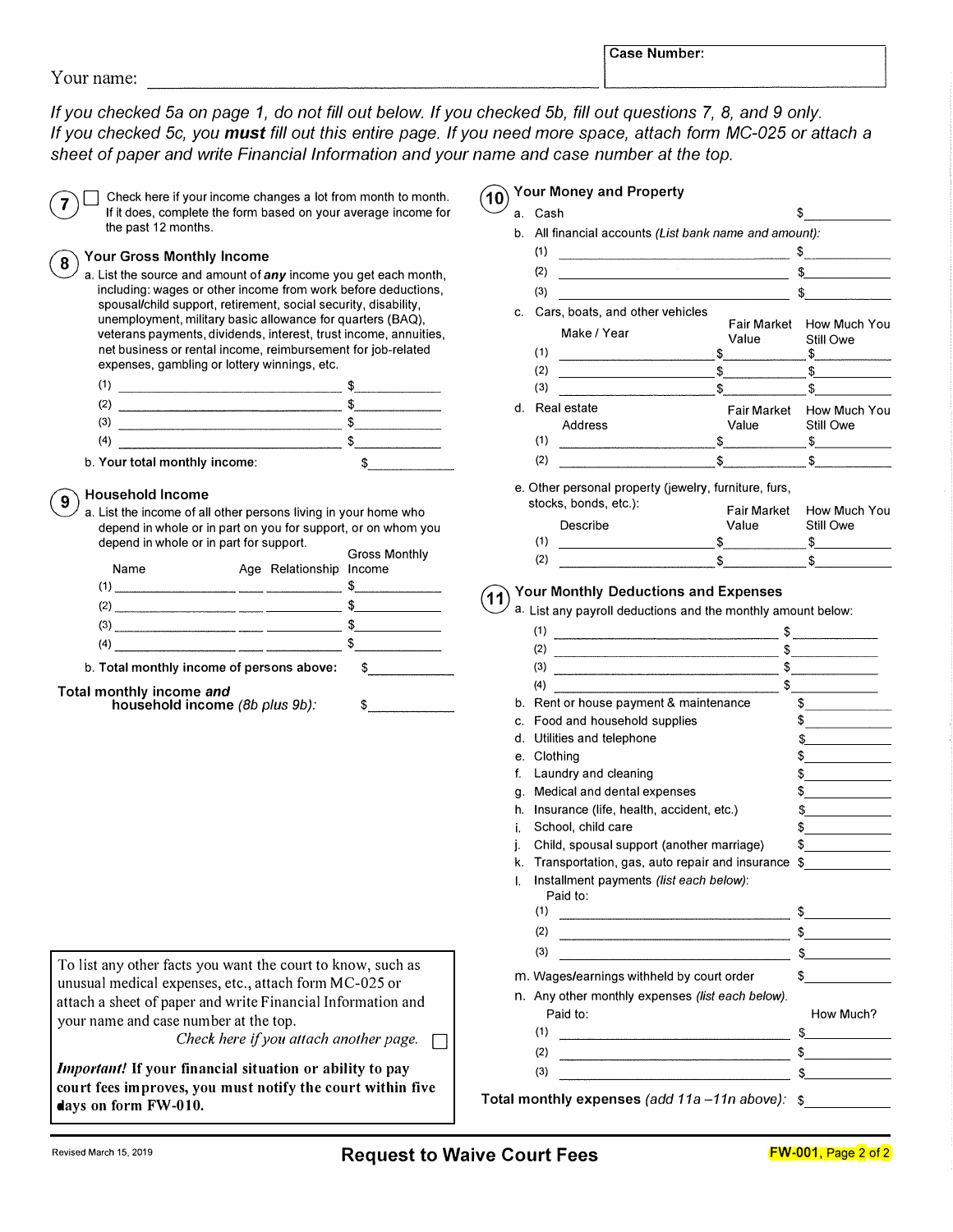| <b>Order on Court Fee Waiver</b><br><b>FW-003</b>                                                                                                                                                                                                                                                                                                                                                                                                                                                                                                                                                                                                                                                                                                                                                                                                                                                                                              | Clerk stamps date here when form is filed.                                                     |
|------------------------------------------------------------------------------------------------------------------------------------------------------------------------------------------------------------------------------------------------------------------------------------------------------------------------------------------------------------------------------------------------------------------------------------------------------------------------------------------------------------------------------------------------------------------------------------------------------------------------------------------------------------------------------------------------------------------------------------------------------------------------------------------------------------------------------------------------------------------------------------------------------------------------------------------------|------------------------------------------------------------------------------------------------|
| (Superior Court)                                                                                                                                                                                                                                                                                                                                                                                                                                                                                                                                                                                                                                                                                                                                                                                                                                                                                                                               |                                                                                                |
| Person who asked the court to waive court fees:<br>Name:                                                                                                                                                                                                                                                                                                                                                                                                                                                                                                                                                                                                                                                                                                                                                                                                                                                                                       |                                                                                                |
| Street or mailing address:                                                                                                                                                                                                                                                                                                                                                                                                                                                                                                                                                                                                                                                                                                                                                                                                                                                                                                                     |                                                                                                |
|                                                                                                                                                                                                                                                                                                                                                                                                                                                                                                                                                                                                                                                                                                                                                                                                                                                                                                                                                |                                                                                                |
| <b>Lawyer, if person in <math>(1)</math> has one</b> (name, firm name, address,<br>phone number, e-mail, and State Bar number):                                                                                                                                                                                                                                                                                                                                                                                                                                                                                                                                                                                                                                                                                                                                                                                                                |                                                                                                |
|                                                                                                                                                                                                                                                                                                                                                                                                                                                                                                                                                                                                                                                                                                                                                                                                                                                                                                                                                | Fill in court name and street address:<br>Superior Court of California, County of              |
|                                                                                                                                                                                                                                                                                                                                                                                                                                                                                                                                                                                                                                                                                                                                                                                                                                                                                                                                                | <b>Superior Court</b>                                                                          |
| <u> 1989 - Andrea Stadt Britain, amerikansk politik (d. 1989)</u>                                                                                                                                                                                                                                                                                                                                                                                                                                                                                                                                                                                                                                                                                                                                                                                                                                                                              | County of El Dorado<br>3321 Cameron Park Dr.                                                   |
|                                                                                                                                                                                                                                                                                                                                                                                                                                                                                                                                                                                                                                                                                                                                                                                                                                                                                                                                                | Cameron Park, CA 95682                                                                         |
|                                                                                                                                                                                                                                                                                                                                                                                                                                                                                                                                                                                                                                                                                                                                                                                                                                                                                                                                                |                                                                                                |
| A request to waive court fees was filed on <i>(date)</i> :                                                                                                                                                                                                                                                                                                                                                                                                                                                                                                                                                                                                                                                                                                                                                                                                                                                                                     | Fill in case number and name:<br><b>Case Number:</b>                                           |
| The court made a previous fee waiver order in this case on $(date)$ :                                                                                                                                                                                                                                                                                                                                                                                                                                                                                                                                                                                                                                                                                                                                                                                                                                                                          |                                                                                                |
|                                                                                                                                                                                                                                                                                                                                                                                                                                                                                                                                                                                                                                                                                                                                                                                                                                                                                                                                                | <b>Case Name:</b>                                                                              |
|                                                                                                                                                                                                                                                                                                                                                                                                                                                                                                                                                                                                                                                                                                                                                                                                                                                                                                                                                |                                                                                                |
| <b>Request to Waive Court Fees</b><br>After reviewing your.<br>the court makes the following orders:                                                                                                                                                                                                                                                                                                                                                                                                                                                                                                                                                                                                                                                                                                                                                                                                                                           |                                                                                                |
| $\Box$ The court grants your request, as follows:<br>a.                                                                                                                                                                                                                                                                                                                                                                                                                                                                                                                                                                                                                                                                                                                                                                                                                                                                                        |                                                                                                |
| $(1)$ <b>Fee Waiver.</b> The court grants your request and waives your court fees and costs listed below. <i>(Cal.</i> )<br>Rules of Court, rules 3.55 and 8.818.) You do not have to pay the court fees for the following:                                                                                                                                                                                                                                                                                                                                                                                                                                                                                                                                                                                                                                                                                                                    |                                                                                                |
| • Filing papers in superior court<br>• Making copies and certifying copies                                                                                                                                                                                                                                                                                                                                                                                                                                                                                                                                                                                                                                                                                                                                                                                                                                                                     | • Court fee for phone hearing<br>• Giving notice and certificates                              |
| • Sheriff's fee to give notice                                                                                                                                                                                                                                                                                                                                                                                                                                                                                                                                                                                                                                                                                                                                                                                                                                                                                                                 | • Sending papers to another court department                                                   |
| • Reporter's fee for attendance at hearing or trial, if the court is not electronically recording the proceeding<br>and you request that the court provide an official reporter                                                                                                                                                                                                                                                                                                                                                                                                                                                                                                                                                                                                                                                                                                                                                                |                                                                                                |
| • Assessment for court investigations under Probate Code section 1513, 1826, or 1851<br>• Preparing, certifying, copying, and sending the clerk's transcript on appeal                                                                                                                                                                                                                                                                                                                                                                                                                                                                                                                                                                                                                                                                                                                                                                         |                                                                                                |
| • Holding in trust the deposit for a reporter's transcript on appeal under rule 8.130 or 8.834                                                                                                                                                                                                                                                                                                                                                                                                                                                                                                                                                                                                                                                                                                                                                                                                                                                 |                                                                                                |
| • Making a transcript or copy of an official electronic recording under rule 8.835<br>Additional Fee Waiver. The court grants your request and waives your additional superior court fees<br>(2)                                                                                                                                                                                                                                                                                                                                                                                                                                                                                                                                                                                                                                                                                                                                               |                                                                                                |
| Read this form carefully. All checked boxes $\Delta$ are court orders.<br>Notice: The court may order you to answer questions about your finances and later order you to pay back the waived<br>fees. If this happens and you do not pay, the court can make you pay the fees and also charge you collection fees. If there<br>is a change in your financial circumstances during this case that increases your ability to pay fees and costs, you must<br>notify the trial court within five days. (Use form FW-010.) If you win your case, the trial court may order the other side<br>to pay the fees. If you settle your civil case for \$10,000 or more, the trial court will have a lien on the settlement in the<br>amount of the waived fees. The trial court may not dismiss the case until the lien is paid.<br>and costs that are checked below. (Cal. Rules of Court, rule 3.56.) You do not have to pay for the<br>checked items. | <b>Request to Waive Additional Court Fees</b>                                                  |
| Jury fees and expenses<br>Fees for court-appointed experts                                                                                                                                                                                                                                                                                                                                                                                                                                                                                                                                                                                                                                                                                                                                                                                                                                                                                     | Fees for a peace officer to testify in court<br>Court-appointed interpreter fees for a witness |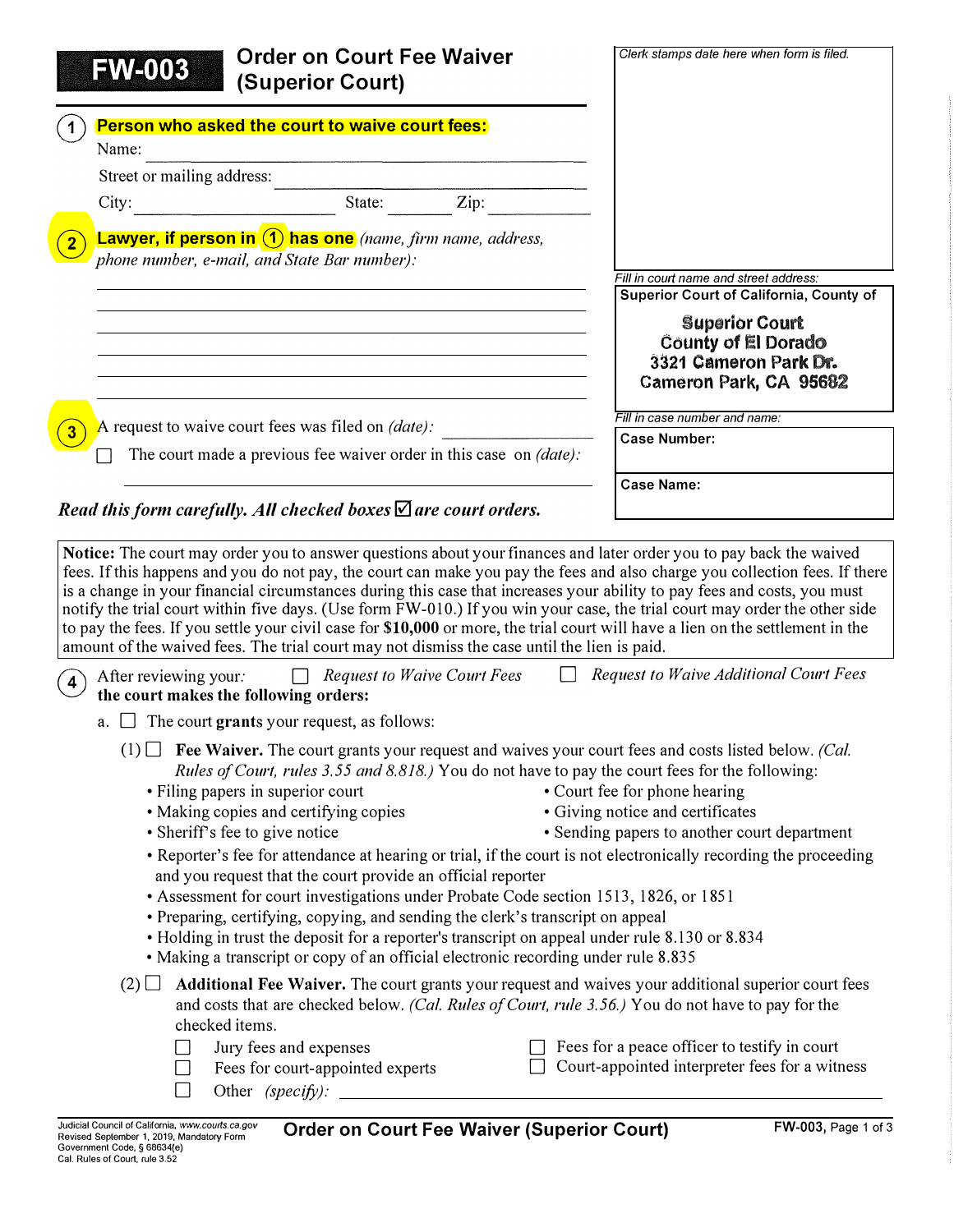| $\mathbf{b}$ . $\Box$ | The court denies your fee waiver request because:                                                                                                                                                                                                                                                                                                                                                    |
|-----------------------|------------------------------------------------------------------------------------------------------------------------------------------------------------------------------------------------------------------------------------------------------------------------------------------------------------------------------------------------------------------------------------------------------|
|                       | Warning! If you miss the deadline below, the court cannot process your request for hearing or the court papers<br>you filed with your original request. If the papers were a notice of appeal, the appeal may be dismissed.                                                                                                                                                                          |
| (1)                   | Your request is incomplete. You have 10 days after the clerk gives notice of this Order (see date of<br>service on next page) to:                                                                                                                                                                                                                                                                    |
|                       | • Pay your fees and costs, or                                                                                                                                                                                                                                                                                                                                                                        |
|                       | * File a new revised request that includes the incomplete items listed:<br>$\Box$ On Attachment 4b(1)<br>Below                                                                                                                                                                                                                                                                                       |
|                       |                                                                                                                                                                                                                                                                                                                                                                                                      |
| $(2)$ $\Box$          | The information you provided on the request shows that you are not eligible for the fee waiver you<br>requested for the reasons stated: $\Box$ Below<br>$\Box$ On Attachment 4b(2)                                                                                                                                                                                                                   |
|                       |                                                                                                                                                                                                                                                                                                                                                                                                      |
|                       |                                                                                                                                                                                                                                                                                                                                                                                                      |
|                       |                                                                                                                                                                                                                                                                                                                                                                                                      |
|                       | The court has enclosed a blank Request for Hearing About Court Fee Waiver Order (Superior Court)<br>(form FW-006). You have 10 days after the clerk gives notice of this order (see date of service below) to:<br>• Pay your fees and costs in full or the amount listed in c below, or<br>• Ask for a hearing in order to show the court more information. (Use form FW-006 to request<br>hearing.) |
| c. $(1)$              | The court needs more information to decide whether to grant your request. You must go to court on the<br>date on page 3. The hearing will be about the questions regarding your eligibility that are stated:<br>Below<br>$\Box$ On Attachment 4c(1)                                                                                                                                                  |
|                       |                                                                                                                                                                                                                                                                                                                                                                                                      |
|                       |                                                                                                                                                                                                                                                                                                                                                                                                      |
|                       |                                                                                                                                                                                                                                                                                                                                                                                                      |
| $(2)$ $\Box$          | Bring the items of proof to support your request, if reasonably available, that are listed:<br>On Attachment 4c(2)<br>Below<br>$\Box$                                                                                                                                                                                                                                                                |
|                       |                                                                                                                                                                                                                                                                                                                                                                                                      |
|                       |                                                                                                                                                                                                                                                                                                                                                                                                      |
|                       |                                                                                                                                                                                                                                                                                                                                                                                                      |
|                       |                                                                                                                                                                                                                                                                                                                                                                                                      |
|                       |                                                                                                                                                                                                                                                                                                                                                                                                      |

This is a Court Order.